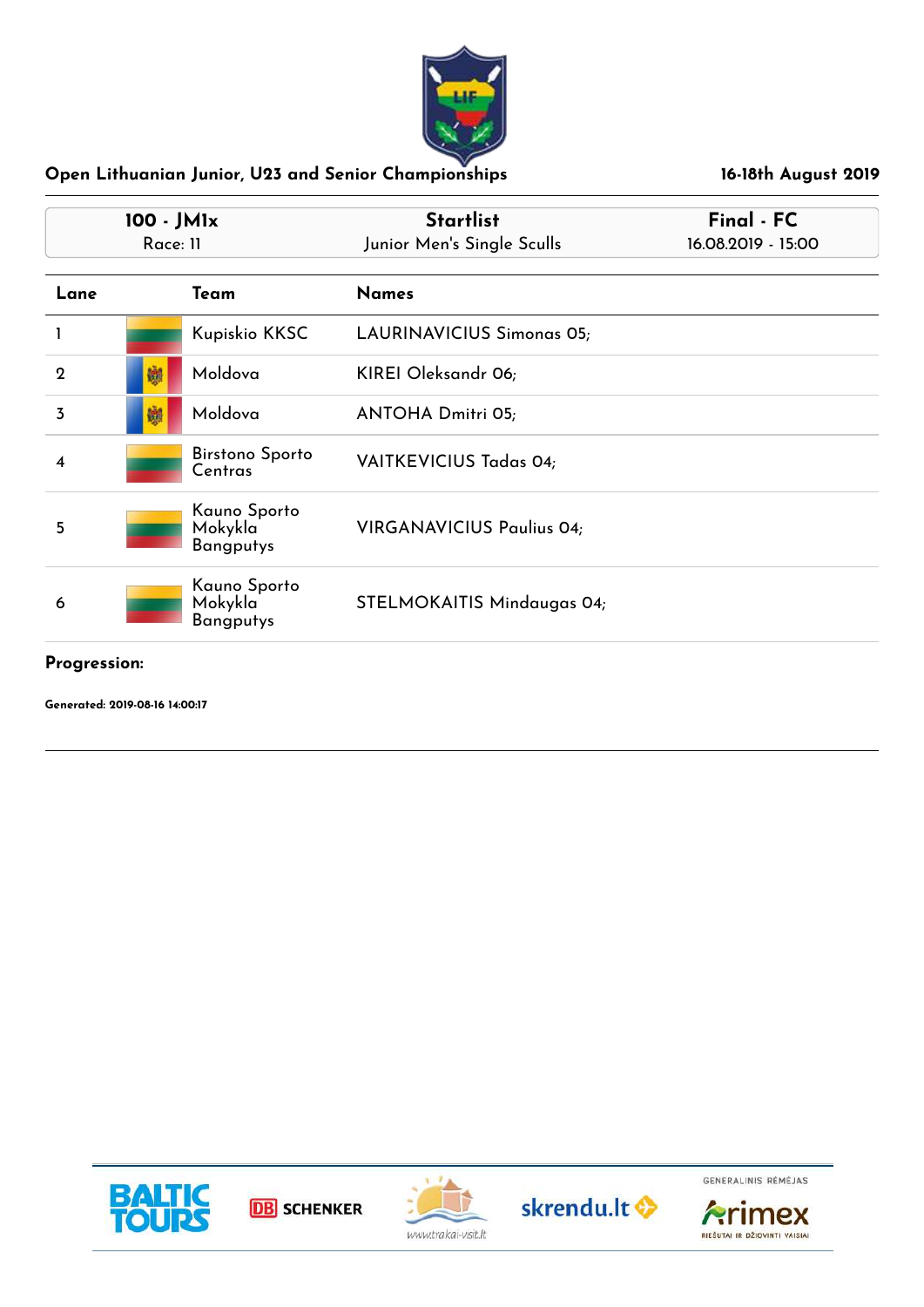

| 100 - JM1x<br><b>Race: 12</b> |   |                                               | <b>Startlist</b><br>Junior Men's Single Sculls | Final - FB<br>16.08.2019 - 15:07 |
|-------------------------------|---|-----------------------------------------------|------------------------------------------------|----------------------------------|
| Lane                          |   | Team                                          | <b>Names</b>                                   |                                  |
|                               |   | Kauno Sporto<br>Mokykla<br><b>Bangputys</b>   | NOREIKA Rojus 03;                              |                                  |
| $\overline{2}$                |   | Kauno Sporto<br>Mokykla<br><b>Bangputys</b>   | CAPSKAS Jokubas 01;                            |                                  |
| 3                             |   | Rowing Academy<br>Mtskheta                    | KVELADZE Saba 03;                              |                                  |
| $\overline{\mathbf{4}}$       | 國 | Moldova                                       | <b>GOROHOVSKI Vladislav 02;</b>                |                                  |
| 5                             |   | Vilniaus Miesto<br>Sporto Centras -<br>$IK8+$ | LIUTKUS Zygimantas 02;                         |                                  |
| 6                             |   | Klaipedos<br>Irklavimo Centras                | <b>VOLOSENKO Michail 01;</b>                   |                                  |

#### **Progression:**

**Generated: 2019-08-16 14:00:17**









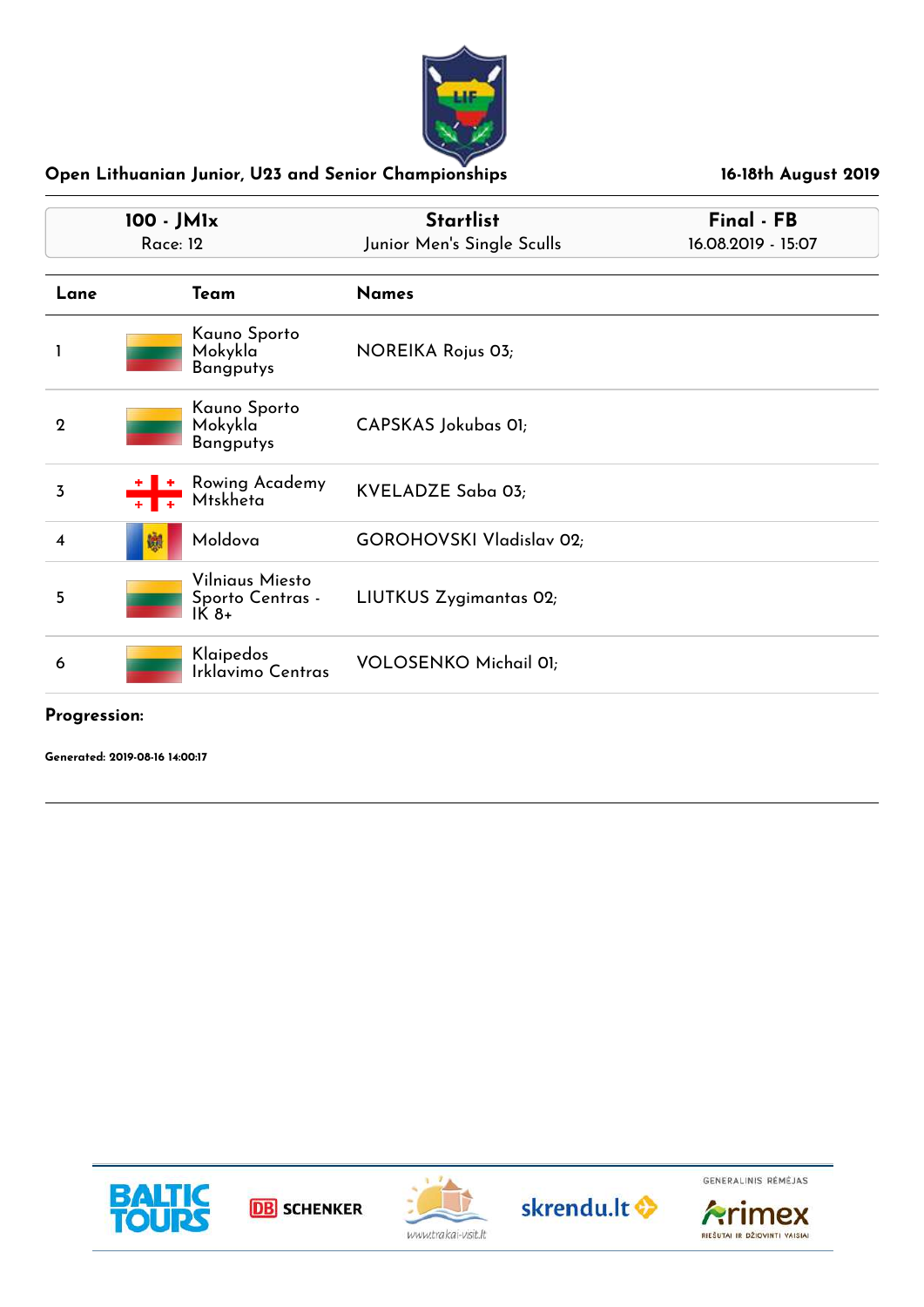

| 100 - JM1x<br><b>Race: 13</b> |                                               | <b>Startlist</b><br>Junior Men's Single Sculls | Final - FA<br>16.08.2019 - 15:14 |  |
|-------------------------------|-----------------------------------------------|------------------------------------------------|----------------------------------|--|
| Lane                          | Team                                          | <b>Names</b>                                   |                                  |  |
|                               | Moldova<br>劂                                  | MOSHOI Artem 03;                               |                                  |  |
| $\mathbf 2$                   | <b>KRSM-IK</b><br>Favoritas                   | KUSKEVICIUS Justas OI;                         |                                  |  |
| 3                             | Vilniaus Miesto<br>Sporto Centras -<br>$IK8+$ | PAUNKSNIS Benas 02;                            |                                  |  |
| 4                             | <b>VMSC Glorija</b>                           | MATUSEVICIUS Augustinas OI;                    |                                  |  |
| 5                             | Kauno Sporto<br>Mokykla<br><b>Bangputys</b>   | JAKUBAUSKAS Rokas 02;                          |                                  |  |
| 6                             | Kazakhstan                                    | KOTLYAROV Yaroslav 01;                         |                                  |  |
|                               |                                               |                                                |                                  |  |

**Progression:**

**Generated: 2019-08-16 14:00:17**









RIEŠUTAI IR DŽIOVINTI VAISIAI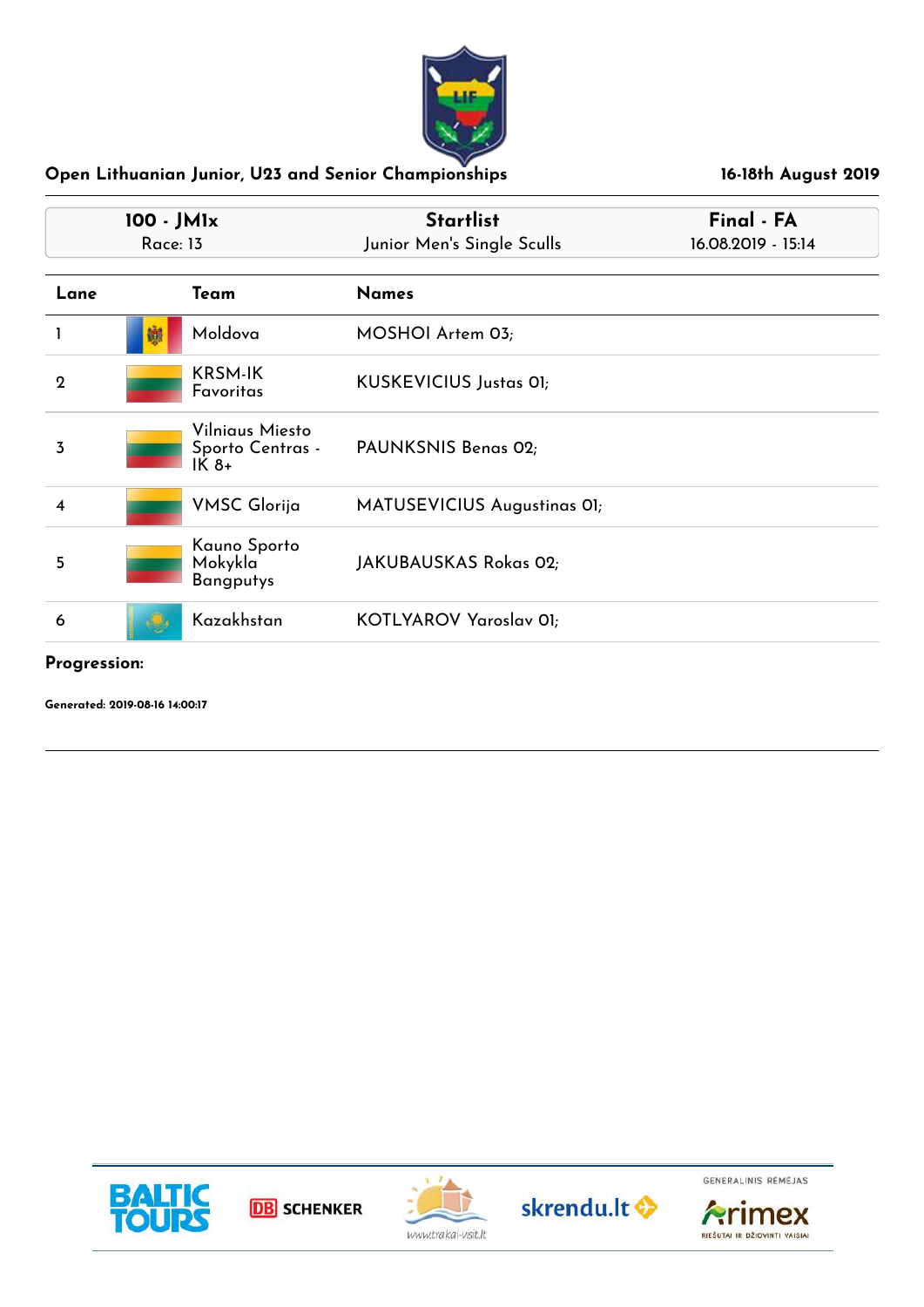

| 101 - JW2-<br>Race: 14                                                                   |                                                       | <b>Startlist</b><br>Junior Women's Pair         | Final - F1<br>16.08.2019 - 15:24 |
|------------------------------------------------------------------------------------------|-------------------------------------------------------|-------------------------------------------------|----------------------------------|
| Lane                                                                                     | Team                                                  | <b>Names</b>                                    |                                  |
| $\mathbf 2$                                                                              | <b>IK Gloria-Vilniaus</b><br>Miesto Sporto<br>Centras | MORKUNAITE Raminta 01; KAZLAUSKAITE Martyna 01; |                                  |
| 3                                                                                        | Vilniaus Ozo<br>Gimnazija                             | SARKAUSKAITE Gabija 02; PUTNAITE Vilmante 02;   |                                  |
| Klaipedos<br>MONKEVICIUTE Gabija 03; AUGUSTINAITE Beatrice 04;<br>4<br>Irklavimo Centras |                                                       |                                                 |                                  |

#### **Progression:**









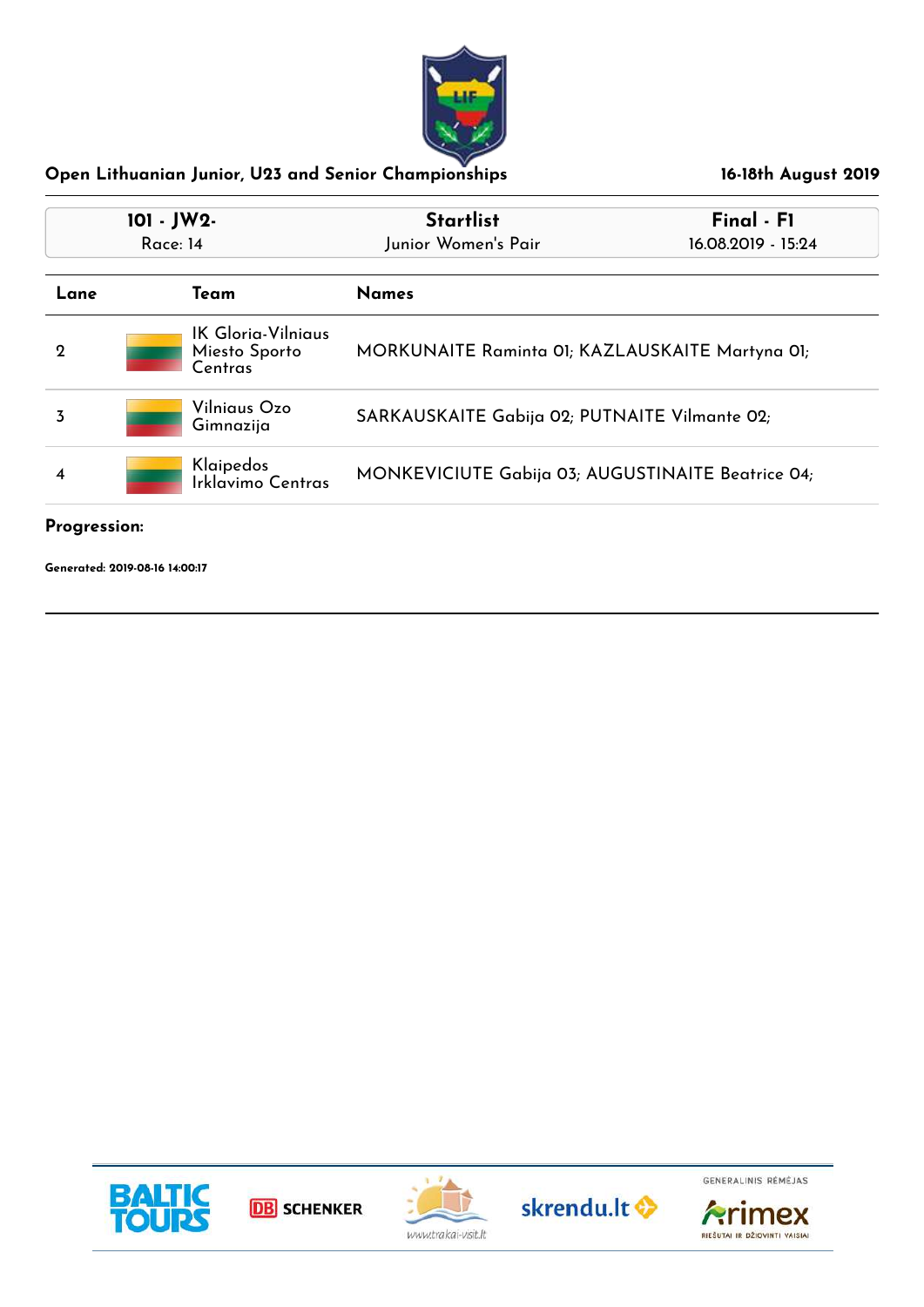

| 102 - JW1x<br><b>Race: 15</b> |   |                                             | <b>Startlist</b><br>Junior Women's Single Sculls | Final - F1<br>16.08.2019 - 15:34 |
|-------------------------------|---|---------------------------------------------|--------------------------------------------------|----------------------------------|
| Lane                          |   | Team                                        | <b>Names</b>                                     |                                  |
|                               |   | Kauno Sporto<br>Mokykla<br><b>Bangputys</b> | DAMBRAUSKAITE Mija 03;                           |                                  |
| $\mathbf 2$                   |   | <b>KRSM-IK</b><br>Favoritas                 | <b>VASKEVICIUTE Guste 04;</b>                    |                                  |
| 3                             | 嫐 | Moldova                                     | MAKARENCO Diana 03;                              |                                  |
| 4                             |   | <b>KRSM-IK</b><br>Favoritas                 | RIMKUTE Dovile 01;                               |                                  |
| 5                             |   | Kauno Sporto<br>Mokykla<br><b>Bangputys</b> | <b>JUZENAITE Ugne 02;</b>                        |                                  |
| 6                             |   | Kauno Sporto<br>Mokykla<br><b>Bangputys</b> | <b>DRULYTE Rusne 04;</b>                         |                                  |

#### **Progression:**









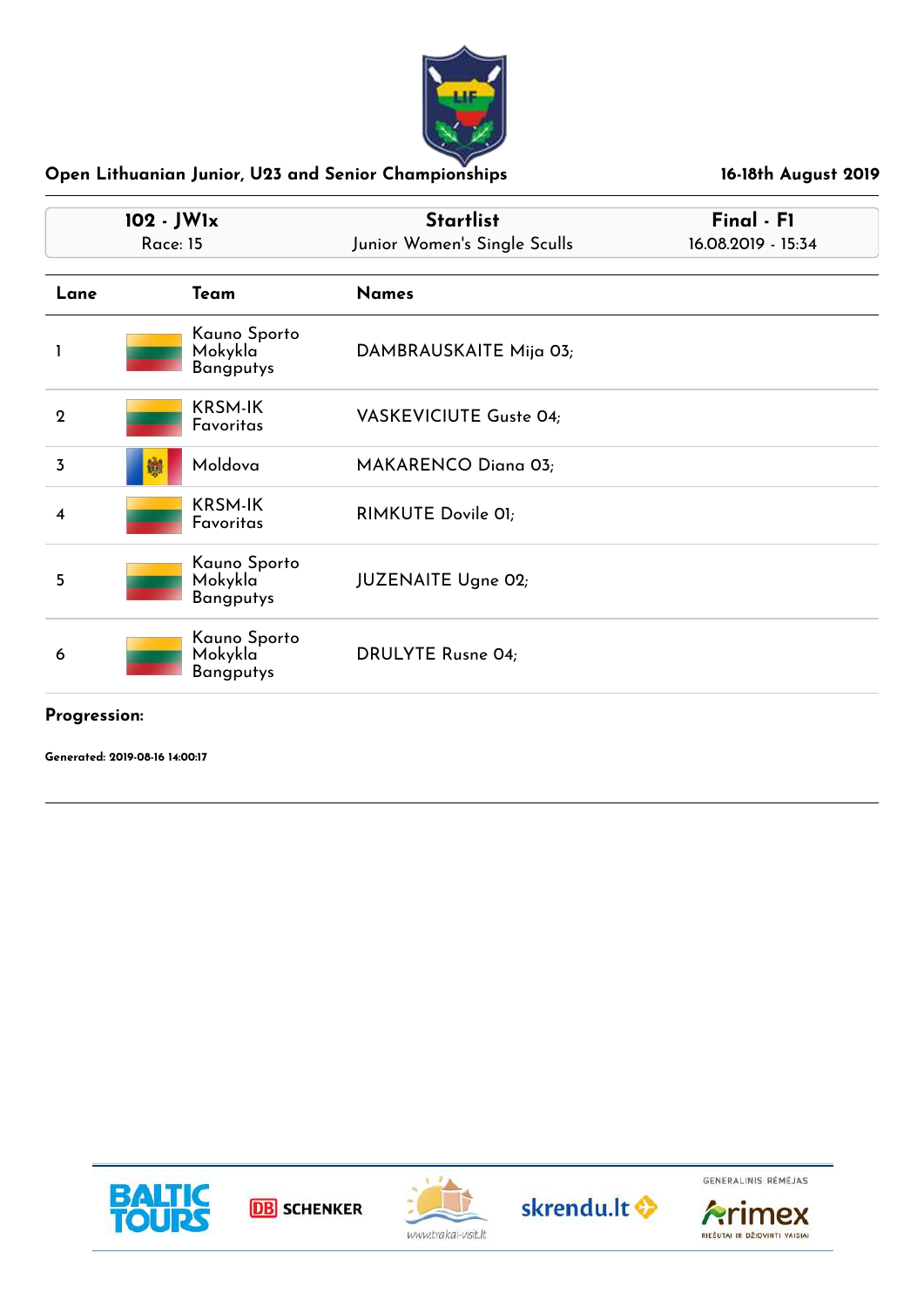

| 103 - JM4-<br>Race: 16               |  |                                                                                            | <b>Startlist</b><br>Junior Men's Four                                                   | Final - F1<br>16.08.2019 - 15:44 |
|--------------------------------------|--|--------------------------------------------------------------------------------------------|-----------------------------------------------------------------------------------------|----------------------------------|
| Lane                                 |  | Team                                                                                       | <b>Names</b>                                                                            |                                  |
| $\mathbf 2$                          |  | Klaipedos<br>Irklavimo Centras                                                             | KUKLERIS Emilijus 03; KATKUS Aironas 04; GALDIKAS<br>Adelaras 02; ROMERIS Deimantas 03; |                                  |
| 3                                    |  | Klaipedos<br>Irklavimo Centras                                                             | KLIMAS Rokas 03; DANYS Henrikas 04; UBARTAS Eimantas 03;<br><b>BATAKIS Gvidas 03;</b>   |                                  |
| Siauliu Irklavimo<br>4<br>Federacija |  | PASKEVICIUS Tomas 02; BENDINSKIS Karolis 03; POCIUS<br>Edvinas 02; BARAUSKIS Tautvydas 02; |                                                                                         |                                  |

#### **Progression:**









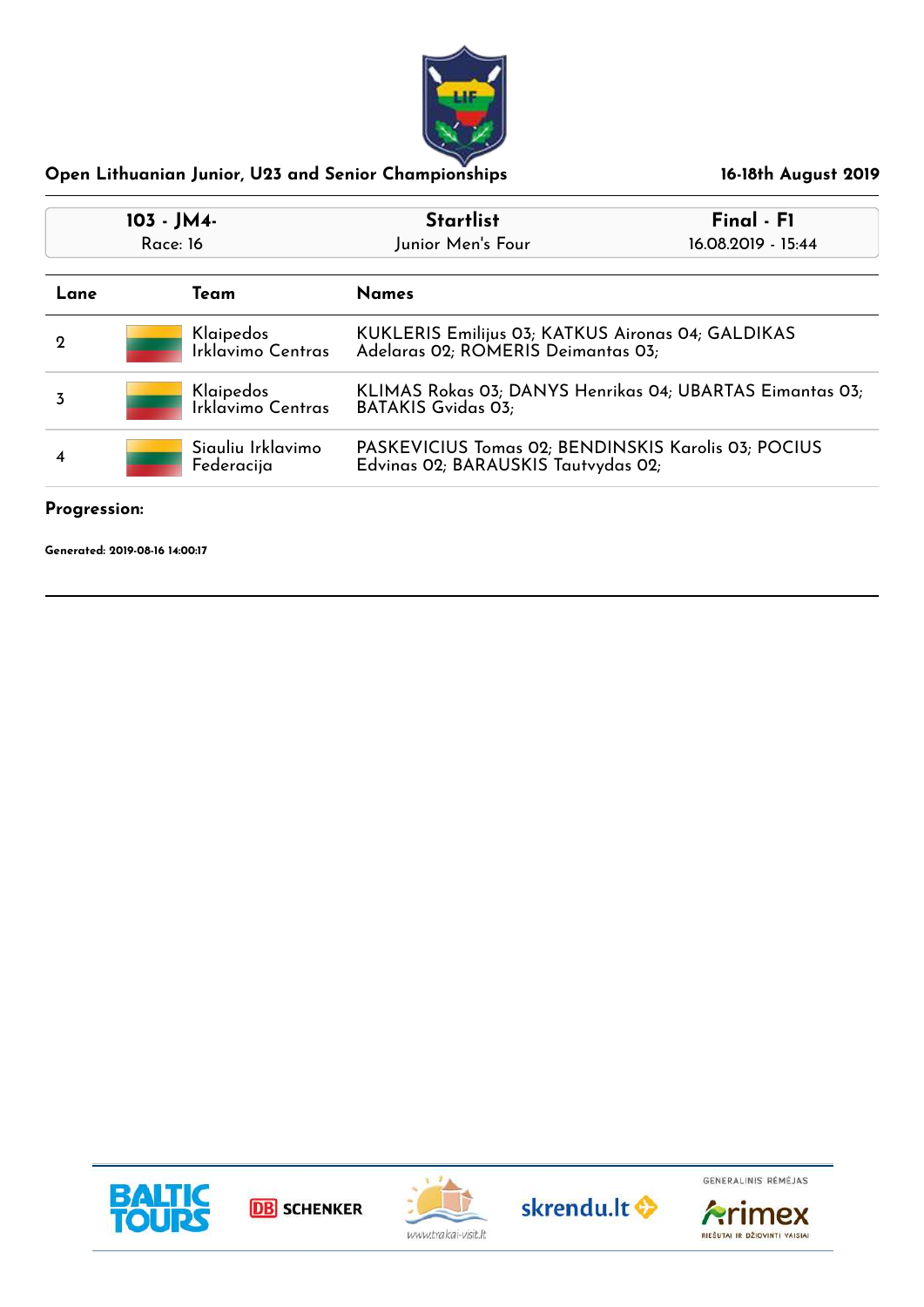

| $104 - JM4x$<br><b>Race: 17</b> |  |                                                       | <b>Startlist</b><br>Junior Men's Quadruple Sculls                                                   | Final - FB<br>16.08.2019 - 15:54 |
|---------------------------------|--|-------------------------------------------------------|-----------------------------------------------------------------------------------------------------|----------------------------------|
| Lane                            |  | Team                                                  | <b>Names</b>                                                                                        |                                  |
|                                 |  | Kauno Sporto<br>Mokykla<br><b>Bangputys</b>           | RADZEVICIUS Mantas 05; ZEMGULIS Dominykas 05; MATUTIS<br>Deividas 05; KUZMINOVAS Vytis 05;          |                                  |
| $\mathbf 2$                     |  | Kauno Sporto<br>Mokykla<br><b>Bangputys</b>           | STURMA Lukas 04; ROKUZAS Paulius 04; MOTIEJUNAS Gustas<br>04; LYNYKAS Lukas 05;                     |                                  |
| 3                               |  | Kauno Sporto<br>Mokykla<br><b>Bangputys</b>           | CERNAUSKAS Gytis 04; SUBACIUS Jonas 04; JANKAUSKAS<br>Ernestas 04; GRIGALIUNAS Aidas 04;            |                                  |
| 4                               |  | Vilniaus Miesto<br>Sporto Centras -<br>$IK8+$         | NIENIUS Tauras 03; SIRVINSKAS Daumantas Romualdas 03;<br>LIUTKUS Zygimantas 02; PAUNKSNIS Benas 02; |                                  |
| 5                               |  | <b>IK Gloria-Vilniaus</b><br>Miesto Sporto<br>Centras | MANIUSIS Naglis 04; ENGELMANAS Augustas 04;<br>MOTIEJUNAS Dominykas 05; STANKEVIČIUS Lukas 04;      |                                  |
| 6                               |  | Klaipedos<br>Irklavimo Centras                        | ZVILAUSKAS Rutenis 03; MACERNIS Vytenis 05; GIRSKIS Nojus<br>05; VAICIUS Justas 04;                 |                                  |
| 7                               |  | Trakai                                                | JANCIAUSKAS Justas 04; KAIRAITIS Povilas 03; USAS Marijus<br>05; LUKSYS Oskaras 05;                 |                                  |

#### **Progression:**









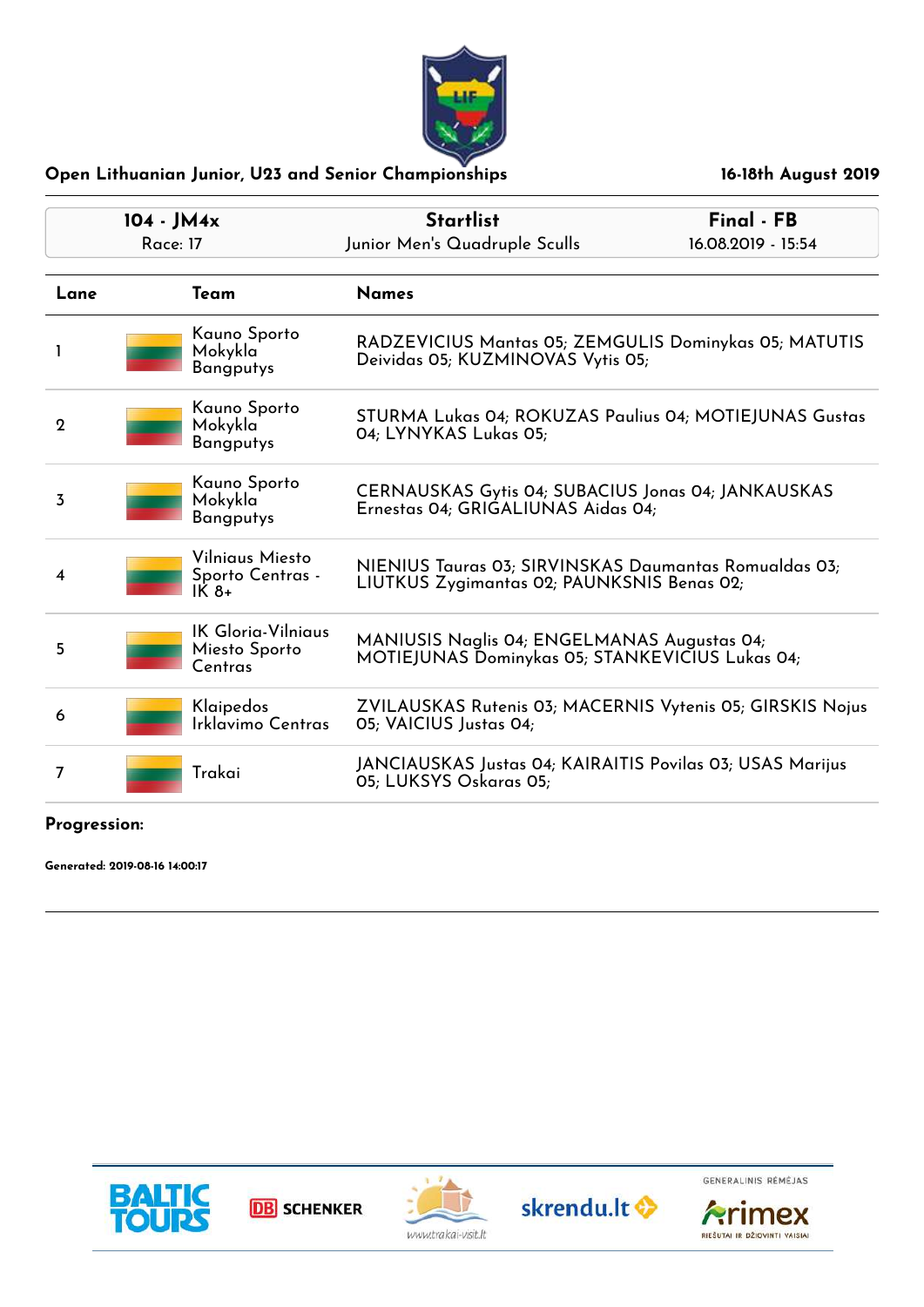

| $104 - JM4x$ |                                             | <b>Startlist</b>                                                                                     | Final - FA         |
|--------------|---------------------------------------------|------------------------------------------------------------------------------------------------------|--------------------|
|              | Race: 18                                    | Junior Men's Quadruple Sculls                                                                        | 16.08.2019 - 16:01 |
| Lane         | Team                                        | <b>Names</b>                                                                                         |                    |
|              | Kauno Sporto<br>Mokykla<br><b>Bangputys</b> | DAUGELA Elijus 05; JAGMINAS Benas 04; PALIONIS Kristupas<br>02; PALIONIS Augustas 02;                |                    |
| $\mathbf 2$  | Klaipedos<br>Irklavimo Centras              | BRUSOKAS Paulius 03; BABARSKAS Linas 03; URBONAS Ignas<br>03; SAPARAVICIUS Jonas 03;                 |                    |
| 3            | Kauno Sporto<br>Mokykla<br><b>Bangputys</b> | VOZNIKAS Arnoldas 02; GREIVYS Aidas 02; JUSKEVICIUS<br>Povilas 03; KELMELIS Arnedas 02;              |                    |
| 4            | Lithuania                                   | MATUSEVICIUS Augustinas 01; PRUSINSKAS Virgilijus 02;<br>MASANAUSKAS Titas 01; JAKUBAUSKAS Rokas 02; |                    |
| 5            | Trakai                                      | KONDRATAVICIUS Vaidas 02; USCILA Modestas 03; PREIDYS<br>Kasperas 02; GOLYSENKO Dominykas 02;        |                    |
| 6            | Siauliu Irklavimo<br>Federacija             | <b>BALIUTAVICIUS Tadas 04; JUKNA Eimantas 02; DAUNORAS</b><br>Dzeraldas 03; KIRDA Paulius 02;        |                    |

#### **Progression:**









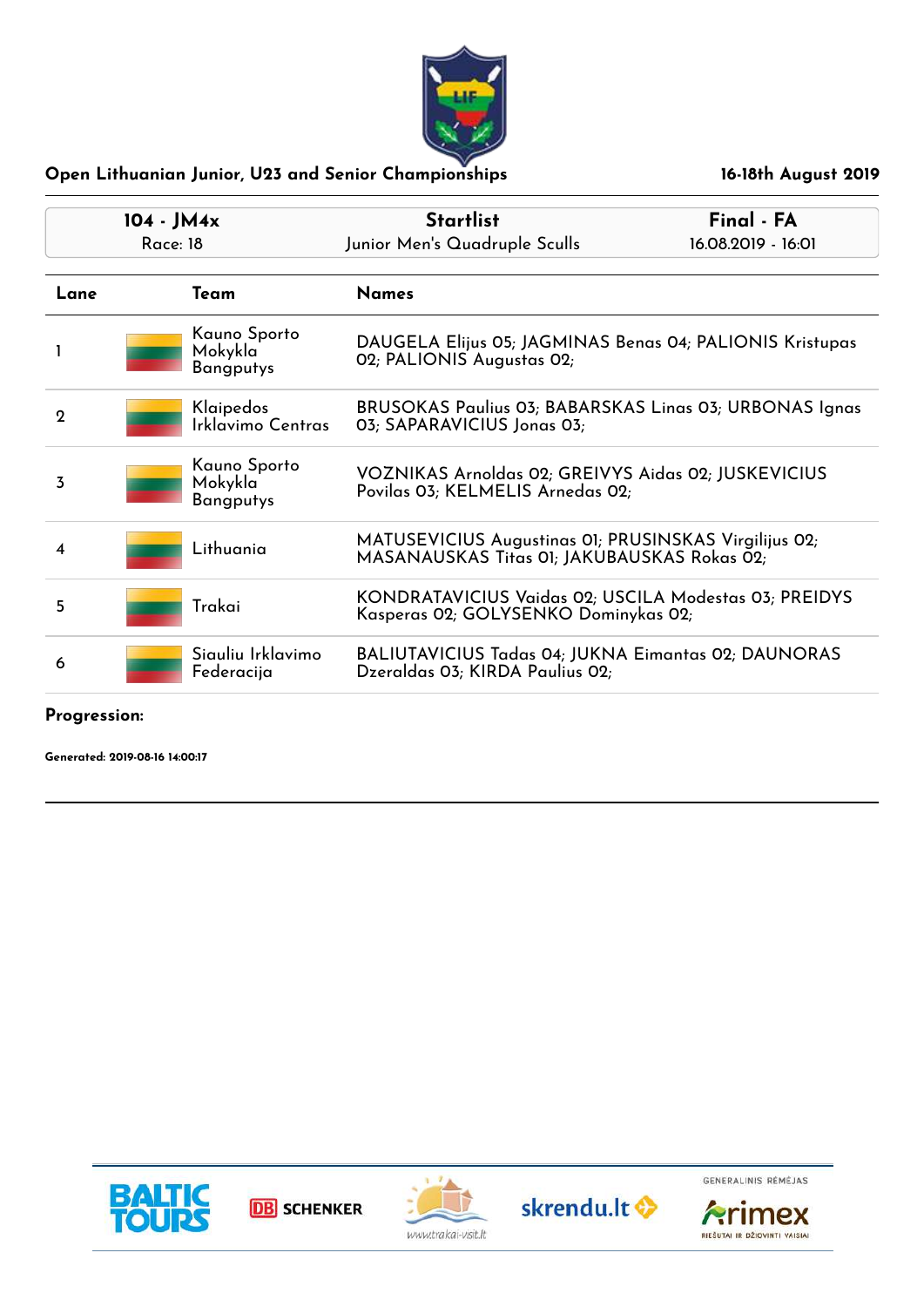

| 105 - JW4-<br><b>Race: 19</b>        |                                | <b>Startlist</b><br>Junior Women's Four                                                        | Final - F1<br>16.08.2019 - 16:11 |
|--------------------------------------|--------------------------------|------------------------------------------------------------------------------------------------|----------------------------------|
| Lane                                 | Team                           | <b>Names</b>                                                                                   |                                  |
|                                      | Klaipedos<br>Irklavimo Centras | TAURAGAUSKAITE Melita 02; JONAUSKAITE Dainida 04;<br>KLUMBYTE Auguste 03; SIMKUTE Karolina 02; |                                  |
| Siauliu Irklavimo<br>4<br>Federacija |                                | MOCKUTE Auguste 01; GRINYTE Viktorija 04; BUDRYTE<br>Vytaute 05; BUDRYTE Domante 03;           |                                  |

#### **Progression:**

**Generated: 2019-08-16 14:00:17**









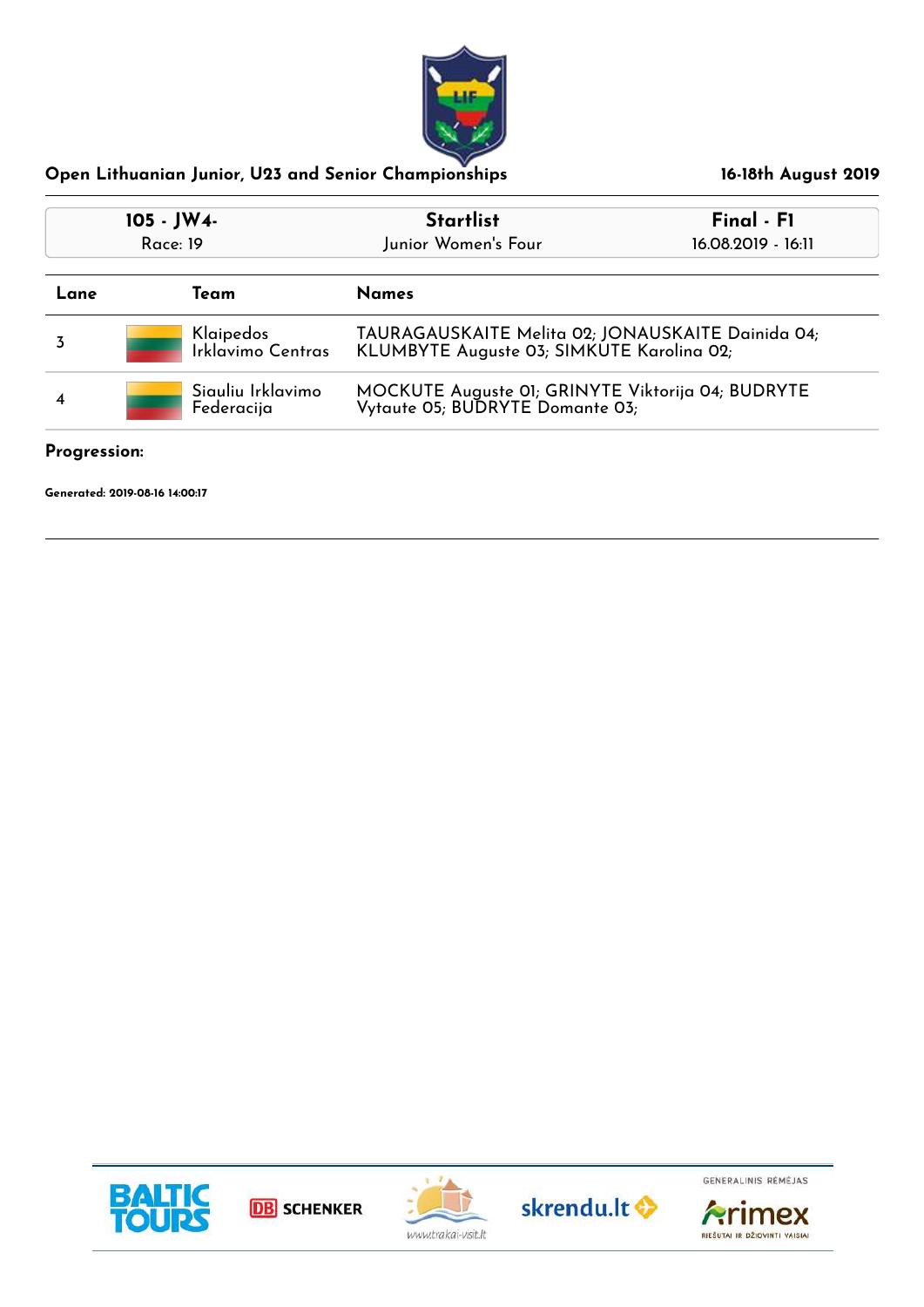

| $106 - JW2x$<br><b>Race: 20</b> |                                                          | <b>Startlist</b><br>Junior Women's Double Sculls | Final - FB<br>16.08.2019 - 16:21 |
|---------------------------------|----------------------------------------------------------|--------------------------------------------------|----------------------------------|
| Lane                            | Team                                                     | <b>Names</b>                                     |                                  |
|                                 | Kauno Sporto<br>Mokykla<br><b>Bangputys</b>              | DUBAUSKAITE Gabija; KILTINAVICIUTE Rugile;       |                                  |
| $\overline{2}$                  | Klaipedos<br>Irklavimo Centras                           | SOBUTAITE Karina 03; STANKUTE Jurinda 01;        |                                  |
| 3                               | Kauno Sporto<br>Mokykla<br><b>Bangputys</b>              | STASKUNAITE Jurgita 05; SIMKUTE Gabriele;        |                                  |
| 4                               | Kauno Sporto<br>Mokykla <sup>®</sup><br><b>Bangputys</b> | SADOVSKYTE Neringa; KELMELYTE Armile 04;         |                                  |
| 5                               | Kauno Sporto<br>Mokykla<br><b>Bangputys</b>              | ZIUKAITE Patricija; SINKEVICIUTE Jolanta 07;     |                                  |
| 6                               | Kauno Sporto<br>Mokykla<br><b>Bangputys</b>              | MALIJAUSKAITE Raminta 03; VAIDELYTE Laurita 03;  |                                  |

#### **Progression:**

**Generated: 2019-08-16 14:00:17**









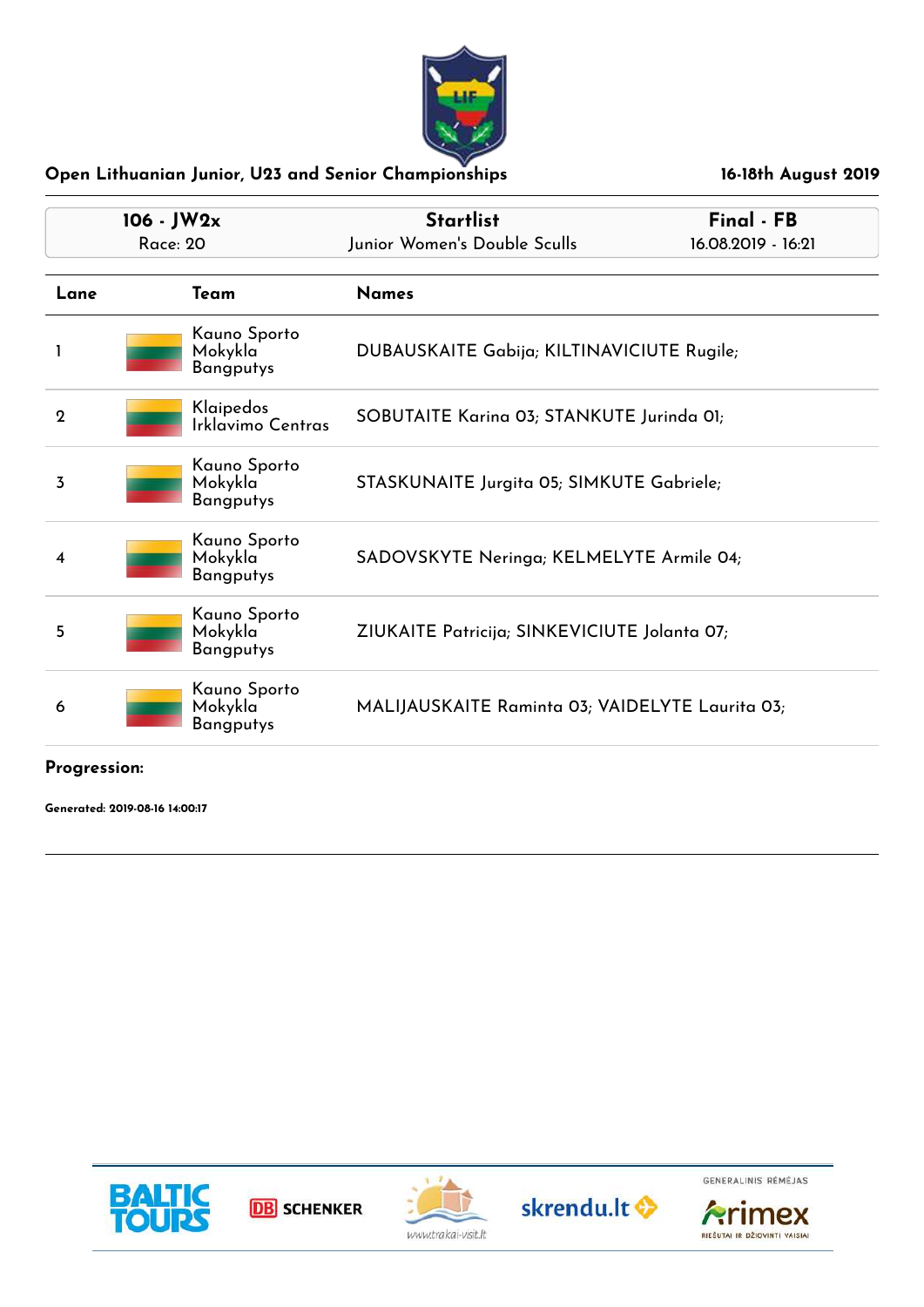

| $106 - JW2x$<br>Race: 21 |  |                                                        | <b>Startlist</b><br>Junior Women's Double Sculls | Final - FA<br>16.08.2019 - 16:28 |
|--------------------------|--|--------------------------------------------------------|--------------------------------------------------|----------------------------------|
| Lane                     |  | Team                                                   | <b>Names</b>                                     |                                  |
|                          |  | Kauno Sporto<br>Mokykla<br><b>Bangputys</b>            | GRUMADAITE Vestina 04; ZELVYTE Ema 06;           |                                  |
| $\mathbf 2$              |  | Vilniaus Miesto<br>Sporto Centras -<br>$IK8+$          | UTKUTE Ugne 01; KIRSYTE Migle 01;                |                                  |
| 3                        |  | Siauliu Irklavimo<br>Federacija-SM<br><b>Bangputys</b> | NAZARENKAITE Nomeda 02; ZILIONYTE Kamile 02;     |                                  |
| 4                        |  | Kauno Sporto<br>Mokykla<br><b>Bangputys</b>            | NABAZAITE Emilija 04; SAKICKAITE Ugne 05;        |                                  |
| 5                        |  | Trakai                                                 | KIRSYTE Austeja 01; KALIUKEVICIUTE Laura 04;     |                                  |
| 6                        |  | Siauliu Irklavimo<br>Federacija                        | MATULIONYTE Laura 04; MIKALAUSKAITE Vytaute 06;  |                                  |

**Progression:**

**Generated: 2019-08-16 14:00:17**









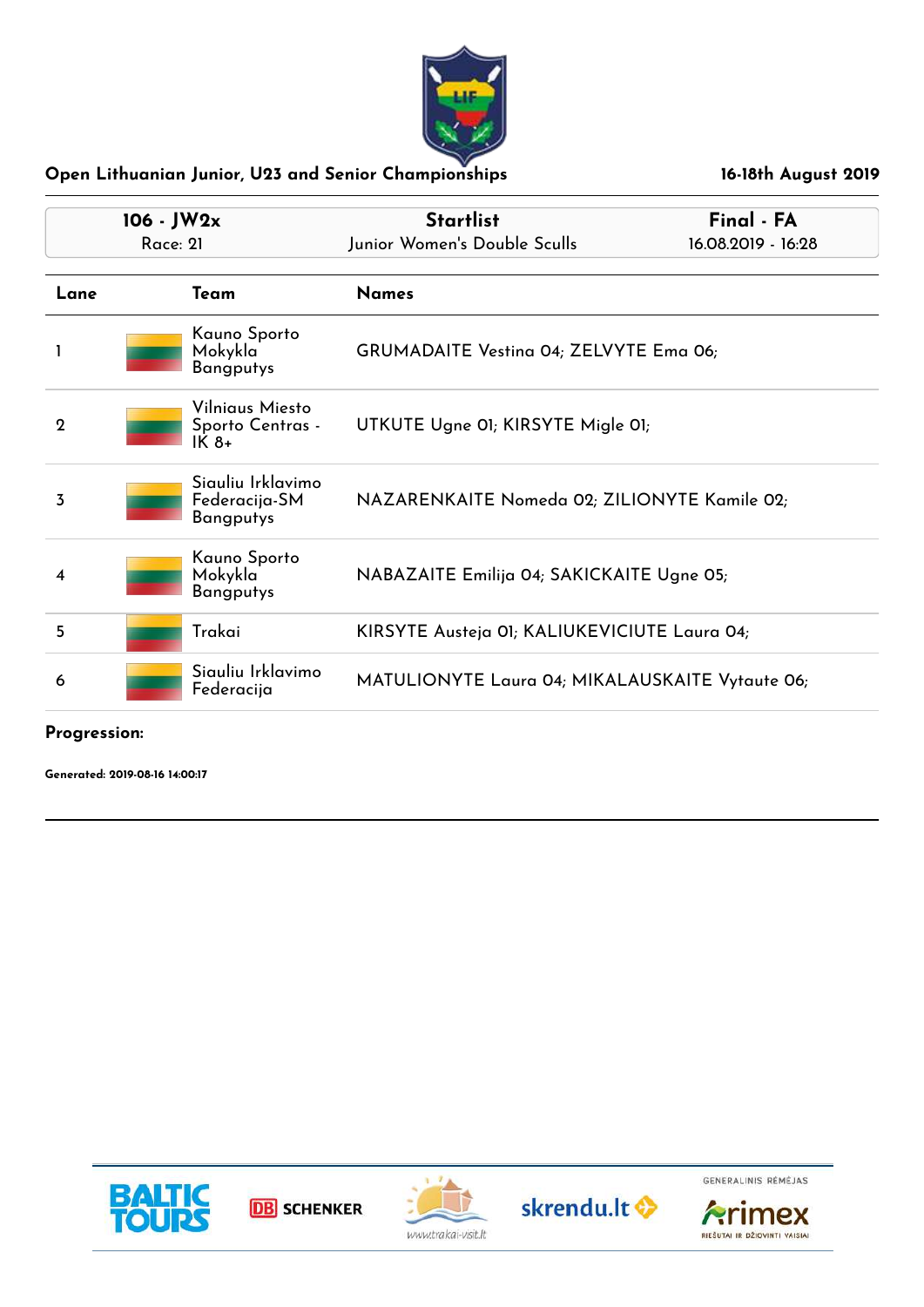

| 107 - JM2-<br><b>Race: 22</b>                                                         |  |                                 | <b>Startlist</b><br>Junior Men's Pair        | Final - F1<br>16.08.2019 - 16:38 |
|---------------------------------------------------------------------------------------|--|---------------------------------|----------------------------------------------|----------------------------------|
| Lane                                                                                  |  | Team                            | <b>Names</b>                                 |                                  |
| $\mathbf 2$                                                                           |  | Siauliu Irklavimo<br>Federacija | GUDUKAS Mantas 02; AUZBIKAVICIUS Saulius 02; |                                  |
| 3                                                                                     |  | Klaipedos<br>Irklavimo Centras  | VOLKOVAS Benas 01; RAZMA Ramunas 01;         |                                  |
| <b>KRSM-IK</b><br>VIRSUTIS Arijus 04; LODA Simonas 03;<br>$\overline{4}$<br>Favoritas |  |                                 |                                              |                                  |

#### **Progression:**

**Generated: 2019-08-16 14:00:17**









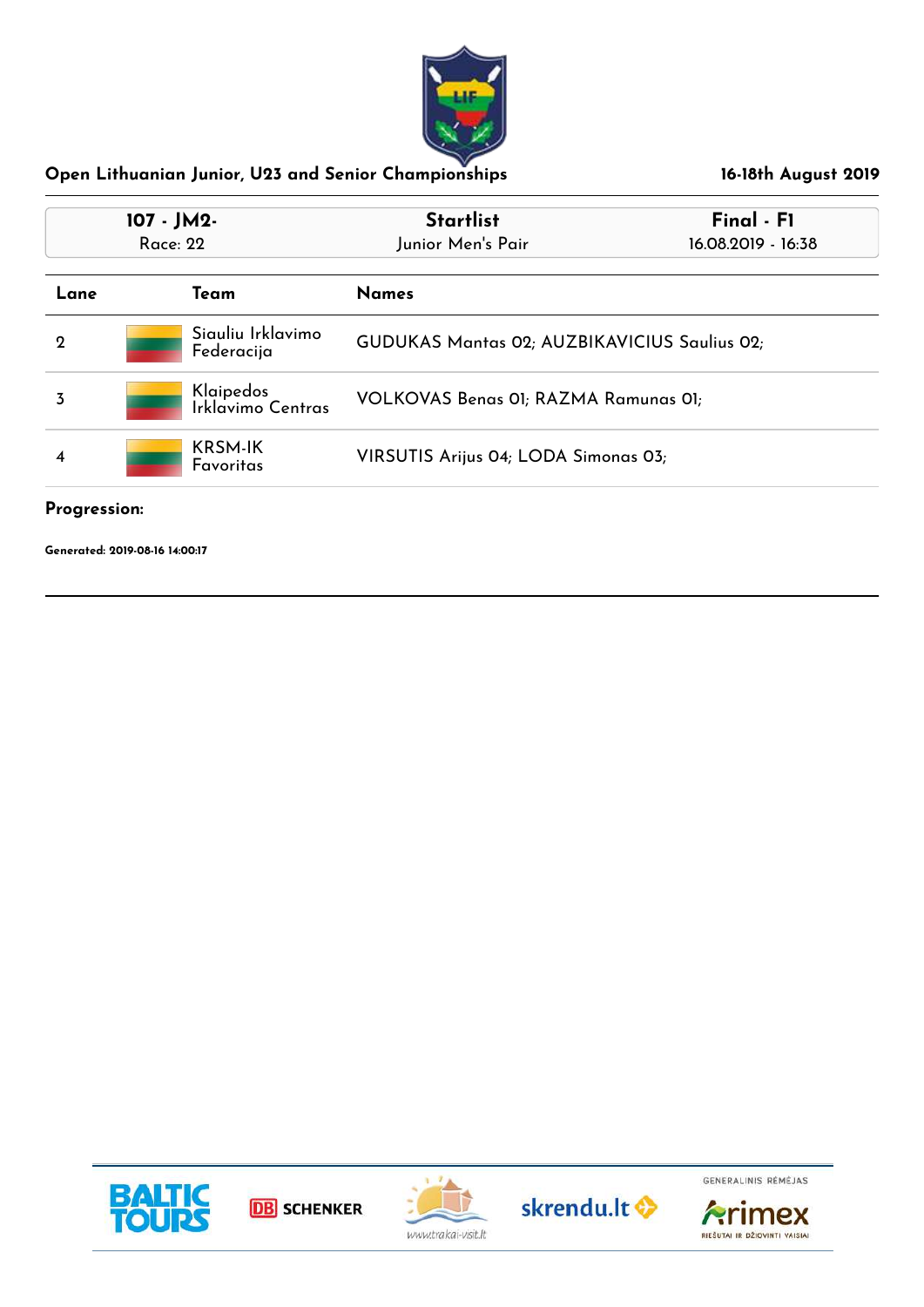

| 108 - JW8+<br>Race: 23 |                                | <b>Startlist</b>                                                                                                                                                                                                          | Final - F1         |
|------------------------|--------------------------------|---------------------------------------------------------------------------------------------------------------------------------------------------------------------------------------------------------------------------|--------------------|
|                        |                                | Juniors Women's Eight                                                                                                                                                                                                     | 16.08.2019 - 16:48 |
| Lane                   | Team                           | <b>Names</b>                                                                                                                                                                                                              |                    |
| 3                      | Klaipedos<br>Irklavimo Centras | RAMANAUSKAITE Emilija 03; SKEIRYTE Elija 04;<br>MONKEVICIUTE Gabija 03; AUGUSTINAITÉ Beatrice 04;<br>TAURAGAUSKAITE Melita 02; JONAUSKAITE Dainida 04;<br>KLUMBYTE Auguste 03; SIMKUTE Karolina 02; SOKOLOVA<br>Diana Ol; |                    |
| Progression:           |                                |                                                                                                                                                                                                                           |                    |









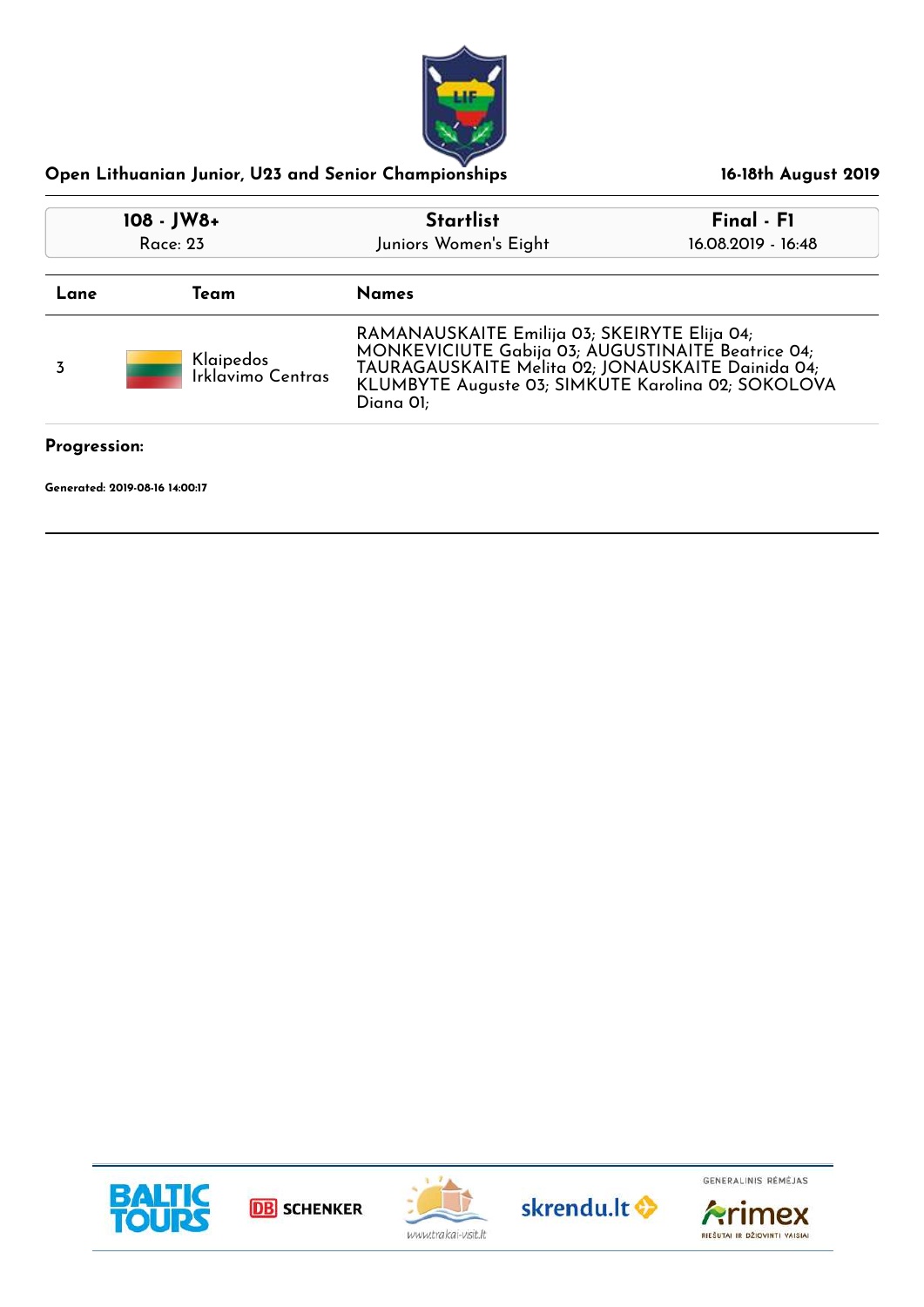

| 109 - JM2x<br>Race: 24 |  |                                               | <b>Startlist</b><br>Junior Men's Double Sculls        | Final - FC<br>16.08.2019 - 16:58 |
|------------------------|--|-----------------------------------------------|-------------------------------------------------------|----------------------------------|
| Lane                   |  | Team                                          | <b>Names</b>                                          |                                  |
|                        |  | Vilniaus Miesto<br>Sporto Centras -<br>$IK8+$ | SIRVINSKAS Daumantas Romualdas 03; NIENIUS Tauras 03; |                                  |
| $\mathbf 2$            |  | Vilniaus Miesto<br>Sporto Centras -<br>$IK8+$ | SEVELIOVAS Domantas 01; ALEKSEJENKOV Nikita 01;       |                                  |
| 3                      |  | Trakai                                        | BARKAUSKAS Juozas 02; BARKAUSKAS Jonas 01;            |                                  |
| 4                      |  | Kupiskio KKSC                                 | <b>BARONAS Nojus 05; RIAUBA Domantas 04;</b>          |                                  |
| 5                      |  | Klaipedos<br>Irklavimo Centras                | <b>JURKSAS Domas 05; SAPARAVICIUS Povilas 05;</b>     |                                  |
| 6                      |  | Vilniaus Miesto<br>Sporto Centras -<br>IK 8+  | MASALAS Karolis 03; KUNDROTAS Ignas;                  |                                  |

#### **Progression:**

**Generated: 2019-08-16 14:00:17**









GENERALINIS RÉMÉJAS

**Arimex** 

RIEŠUTAI IR DŽIOVINTI VAISIAI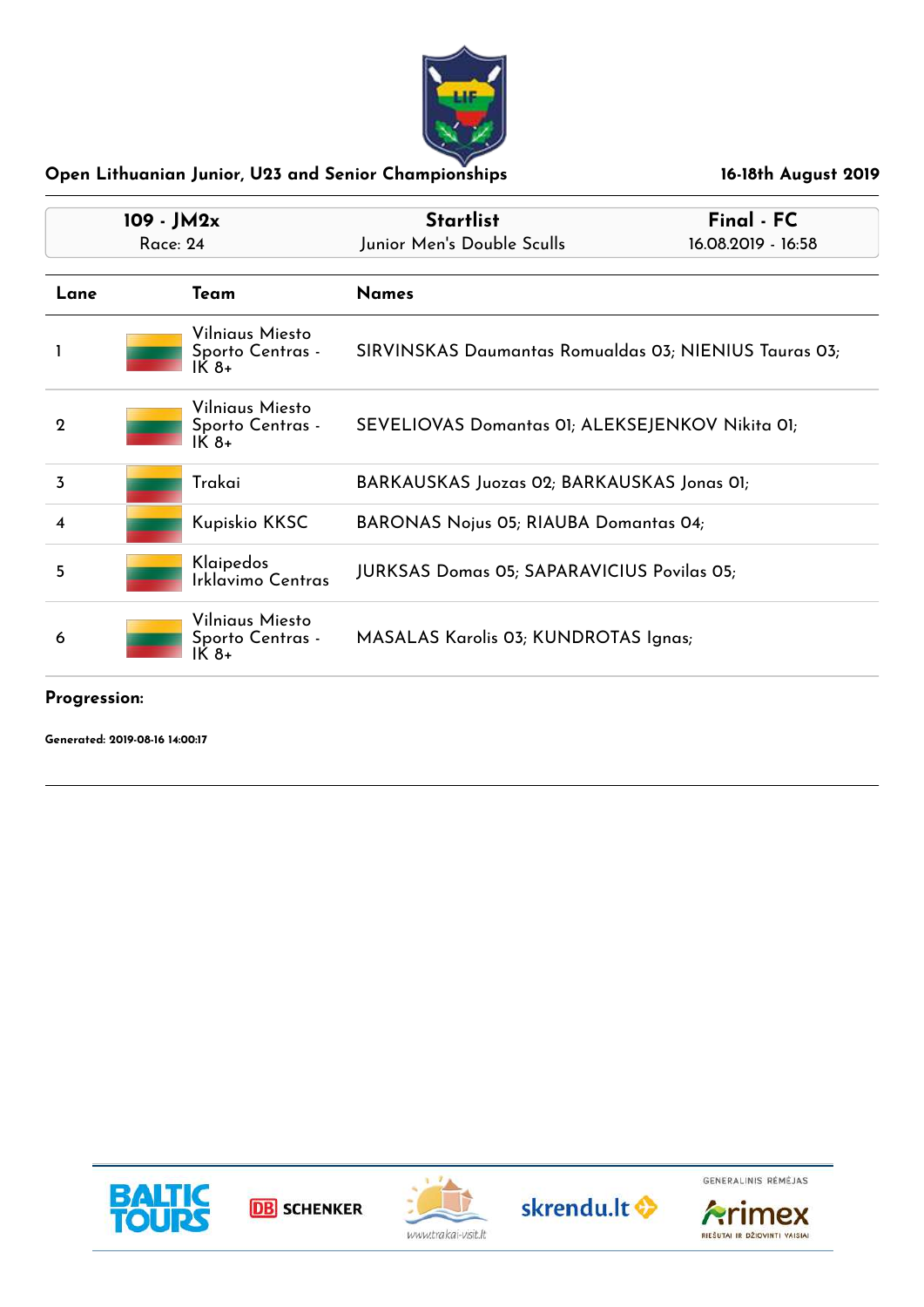

| 109 - JM2x<br>Race: 25 |  |                                             | <b>Startlist</b><br>Junior Men's Double Sculls   | Final - FB<br>16.08.2019 - 17:05 |
|------------------------|--|---------------------------------------------|--------------------------------------------------|----------------------------------|
| Lane                   |  | Team                                        | <b>Names</b>                                     |                                  |
|                        |  | Kauno Sporto<br>Mokykla<br><b>Bangputys</b> | VENCLAVICIUS Lukas 04; VALASEVICIUS Benas 03;    |                                  |
| $\mathbf 2$            |  | Moldova                                     | MURUGOV Artem 04; GOMANUK Nikolai 02;            |                                  |
| 3                      |  | <b>Birstono Sporto</b><br>Centras           | DAUNORAVICIUS Ignas 05; CERNEVICIUS Matas 05;    |                                  |
| 4                      |  | Klaipedos<br>Irklavimo Centras              | <b>GRIKPEDIS Vilius 02; KUNDROTAS Vilius 02;</b> |                                  |
| 5                      |  | Kauno Sporto<br>Mokykla<br>Bangputys        | SKAMAROCIUS Paulius 02; SARKAUSKAS Gediminas 02; |                                  |
| 6                      |  | Kauno Sporto<br>Mokykla<br><b>Bangputys</b> | CERNIUS Algirdas 01; CERNIUS Eigirdas 01;        |                                  |

**Progression:**

**Generated: 2019-08-16 14:00:17**









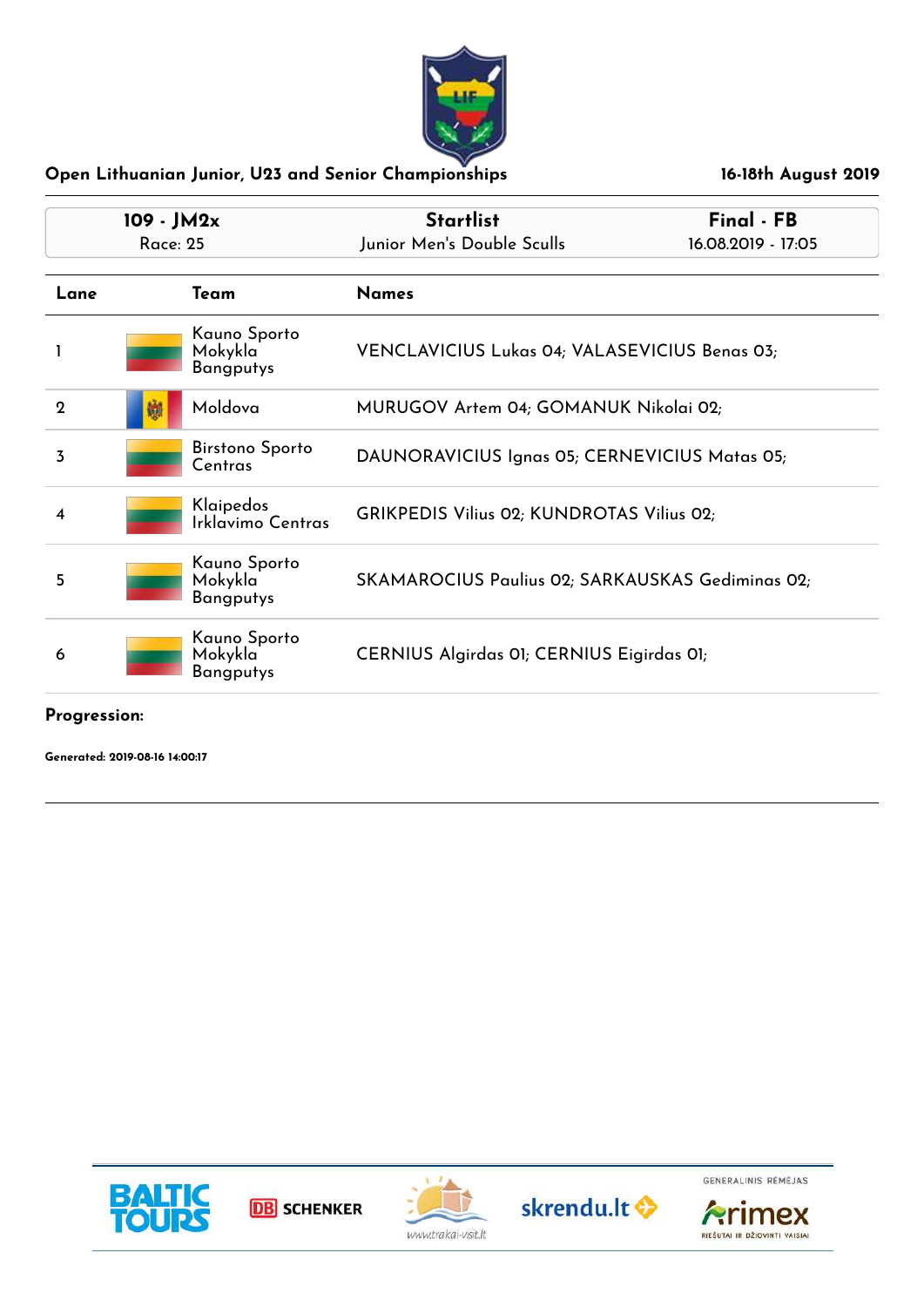

| 109 - JM2x<br>Race: 26 |                                              | <b>Startlist</b><br>Junior Men's Double Sculls  | Final - FA<br>16.08.2019 - 17:12 |
|------------------------|----------------------------------------------|-------------------------------------------------|----------------------------------|
| Lane                   | Team                                         | <b>Names</b>                                    |                                  |
|                        | Kazakhstan                                   | KLEPCHENKO Igor 02; KOTLYAROV Yaroslav 01;      |                                  |
| $\mathbf 2$            | Favoritas-VMSC<br>8+                         | PRUSINSKAS Virgilijus 01; MASANAUSKAS Titas 01; |                                  |
| 3                      | Siauliu Irklavimo<br>Federacija              | KIRDA Paulius 02; VAITKEVICIUS Martynas;        |                                  |
| 4                      | Vilniaus Miesto<br>Sporto Centras -<br>IK 8+ | BINKIS Irvydas 02; LOGVINOVAS Gustas 03;        |                                  |
| 5                      | Trakai-Vilnius                               | BAREIKA Donatas 03; JAKUBOSVKIJ Domantas 04;    |                                  |
| 6                      | Kauno Sporto<br>Mokykla<br>Bangputys         | CEPYS Aivaras 03; KATKEVICIUS Matas 03;         |                                  |

**Progression:**







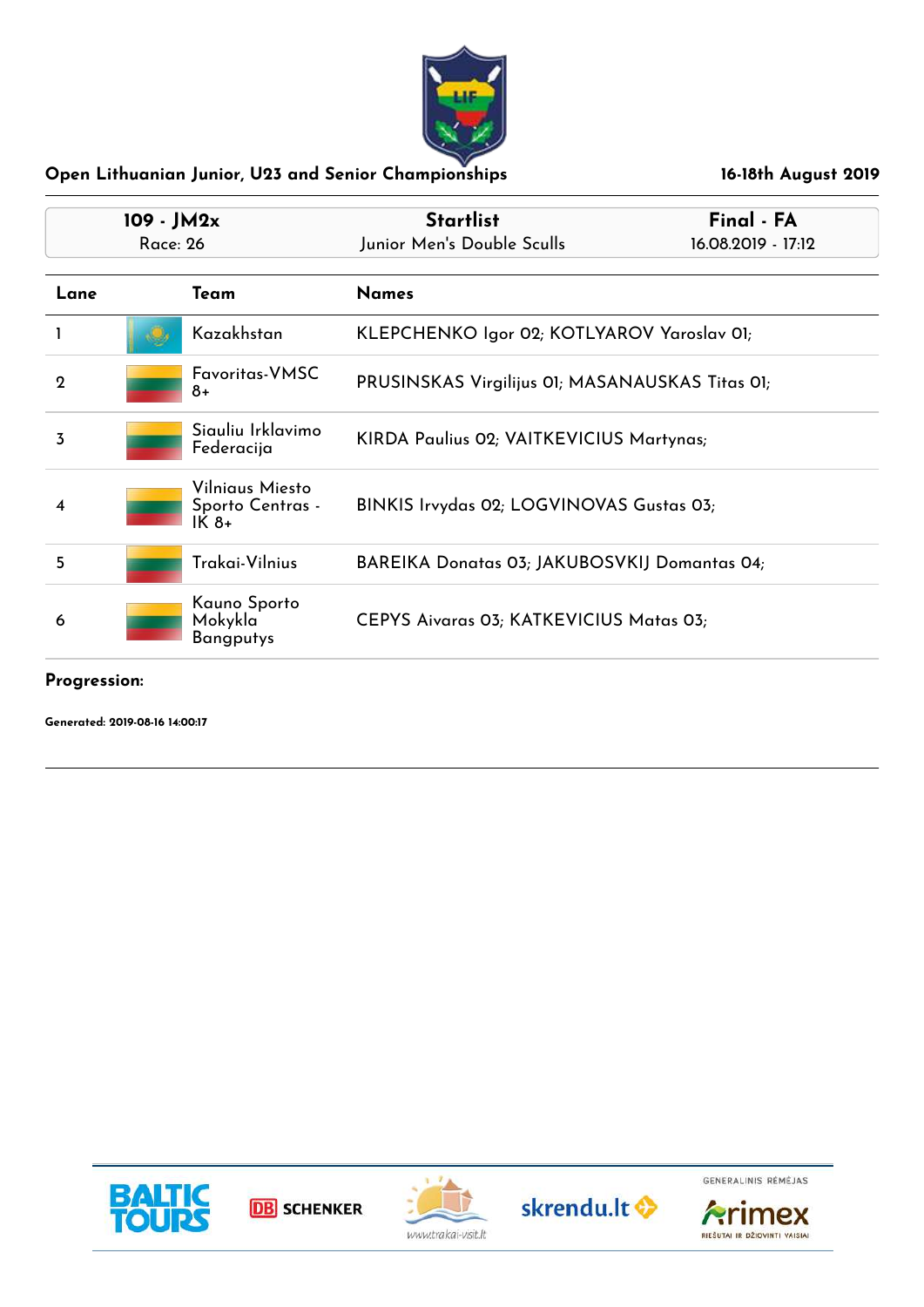

| Final - F1<br>16.08.2019 - 17:22                                            |  |
|-----------------------------------------------------------------------------|--|
|                                                                             |  |
| NAVICKAITE leva 03; RUDAITYTE Ugne 04; UTKUTE Ugne 01;<br>KIRSYTE Migle 01; |  |
| GRUMADAITE Vestina 04; NABAZAITE Emilija 04; SAKICKAITE                     |  |
|                                                                             |  |

#### **Progression:**